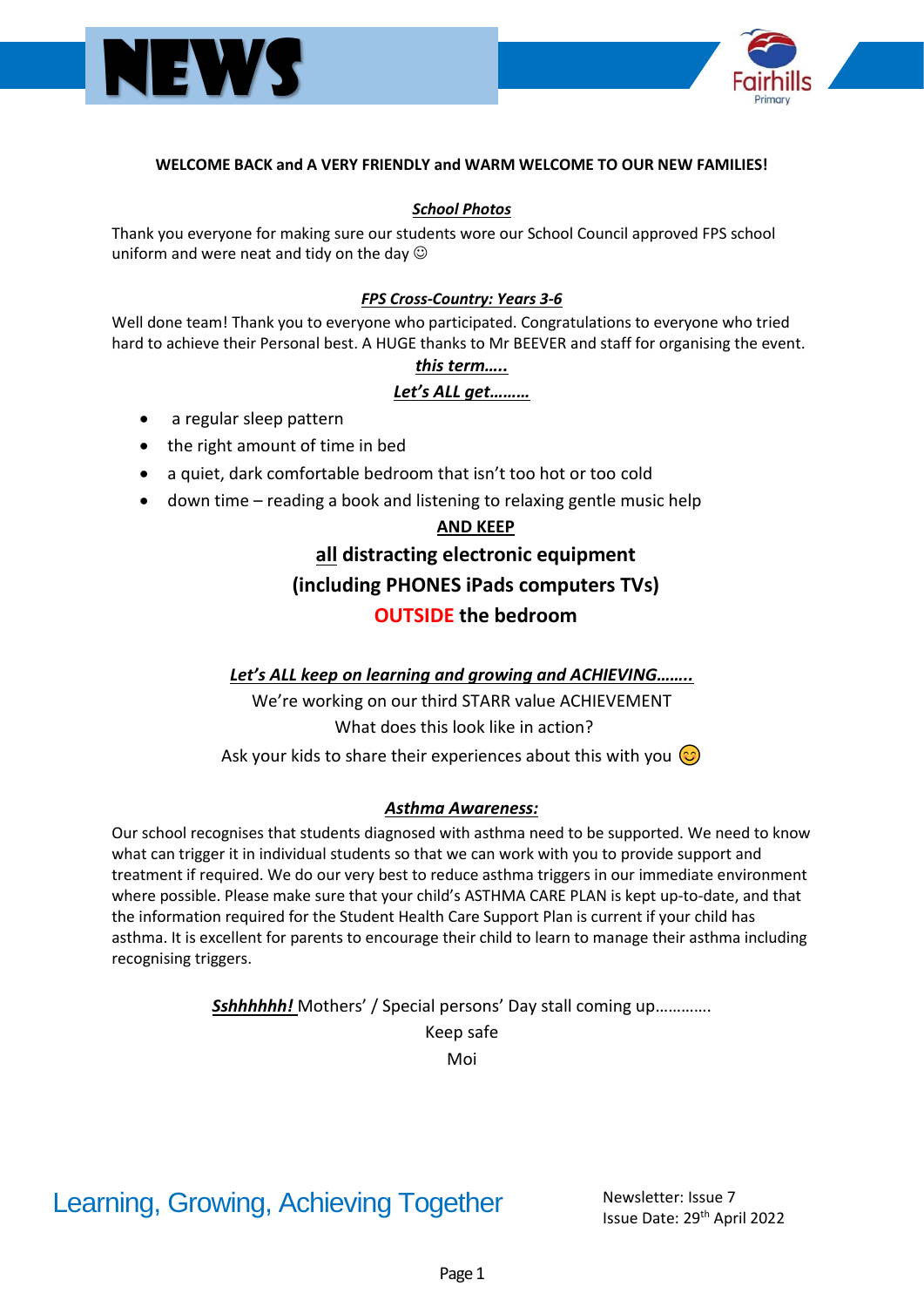





| <b>Calendar Dates</b>                                                | <b>School Information</b>                                       |
|----------------------------------------------------------------------|-----------------------------------------------------------------|
|                                                                      | Principal: Moi Beaurain                                         |
| <b>May</b>                                                           | Leading Teacher: Stuart Beever                                  |
|                                                                      | <b>School Council President: Bey Shaw</b>                       |
| 6 <sup>th</sup> Mother's & Special Friends Breakfast-8am in the hall | Parents and Friends (PFA) President: Stacey Macario             |
| Mother's & Special Friends Raffle Drawn                              | Phone: 9758 3007                                                |
| Mother's & Special Friends Stall                                     | Email: fairhills.ps@education.vic.gov.au                        |
|                                                                      | Absence notification: via Compass Parent portal or by           |
| 6 <sup>th</sup> District Cross Country                               | phone. (This must occur prior to 9.30am on the day of a         |
|                                                                      | child's absence)                                                |
| 10 <sup>th</sup> Grades 3 & 5 NAPLAN Starts                          |                                                                 |
| 26 <sup>th</sup> 2023 Prep Info Night                                | <b>Office Hours:</b> for communication, payments and enquiries. |
|                                                                      | Monday:<br>8.30am-4.00pm                                        |
|                                                                      | Tuesday:<br>8.30am-3.00pm                                       |
|                                                                      | Wednesday: 8.30am-3.00pm                                        |
|                                                                      | Thursday:<br>8.30am-3.00pm                                      |
|                                                                      | Friday:<br>8.30am-4.00pm                                        |
|                                                                      |                                                                 |

# Learning, Growing, Achieving Together Newsletter: Issue 7

Issue Date: 29th April 2022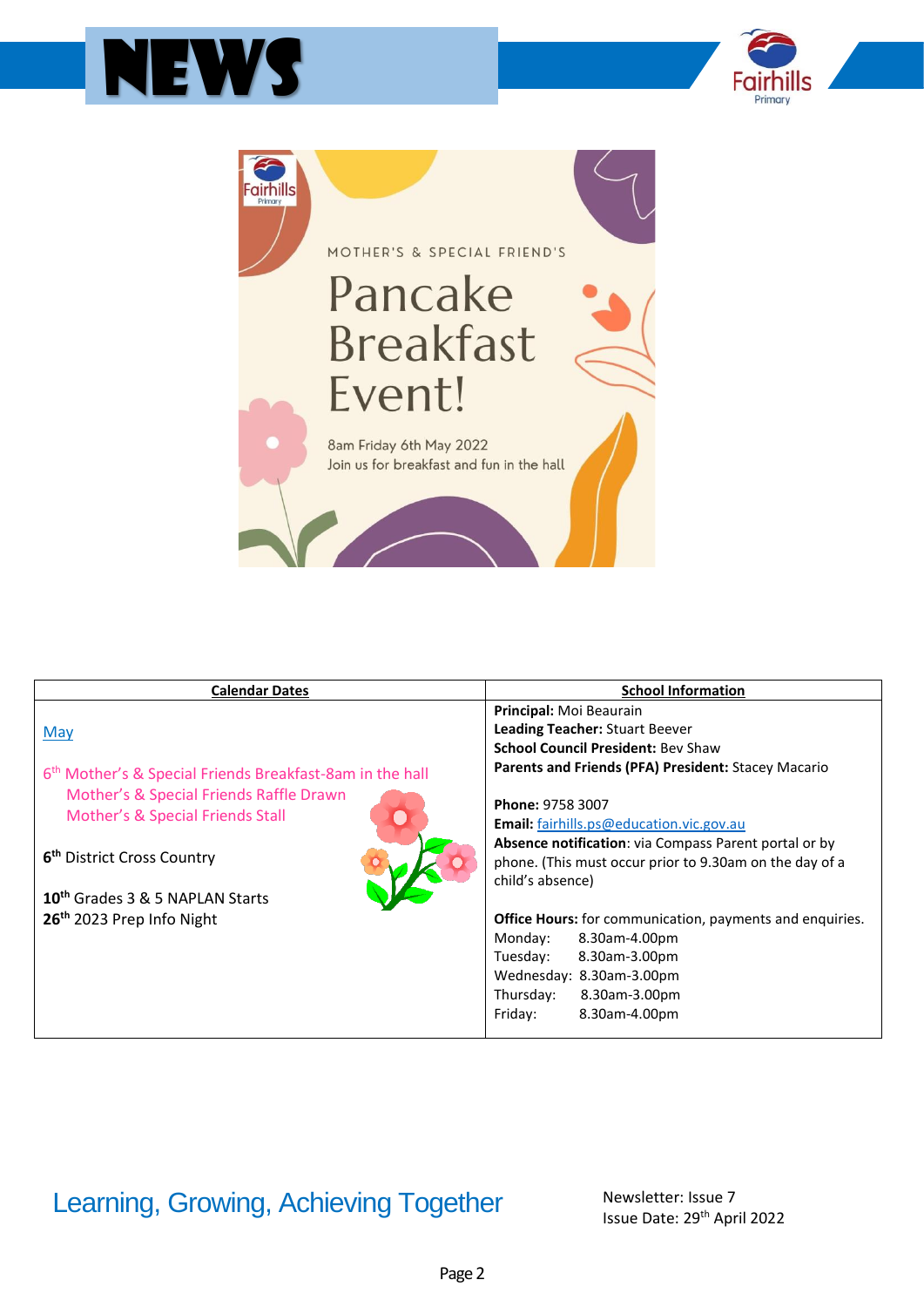



### **Circus Crew**

The Circus Crew Team are returning to FPS! We started this wonderful incursion last year however due to lockdowns it was postponed. But they are back and ready to launch this term! All students will be starting their training in week 2 Term 2 and will perform their new skills at the end of the Term. We can't wait see what our clever students can do!





#### **Prep Tours + Info Night**

Prep Tours are on! Please invite your friends to come on a tour. We also have our Prep Info Night coming up on the **26th of May 6.30pm**. Please encourage your friends to book a seat! We'll also be providing child minding, to avoid having to arrange babysitters.

### **PFA News**

Today you will have received the raffle Tickets for our Mothers' & Special Friends' Day raffle. Tickets and Money due back by **WEDNESDAY 4 th MAY**, The Raffle will be drawn at our Mothers' & Special Friends' Pancake Breakfast on **FRIDAY 6th MAY**, 8.00am, in the hall. If you are able / would like to donate to the raffle, please drop items at the office by Tuesday 3rd May.

Shhh……. The Mother's Day & Special Friend's stall is happening on Friday 6<sup>th</sup> May.

Gifts range in price from \$1.00 to \$6.00.

We cater for one gift per child. If there is stock left over and children have extra money they are able to return to the stall at recess to purchase a second gift.

# Learning, Growing, Achieving Together Newsletter: Issue 7

Issue Date: 29<sup>th</sup> April 2022



Association